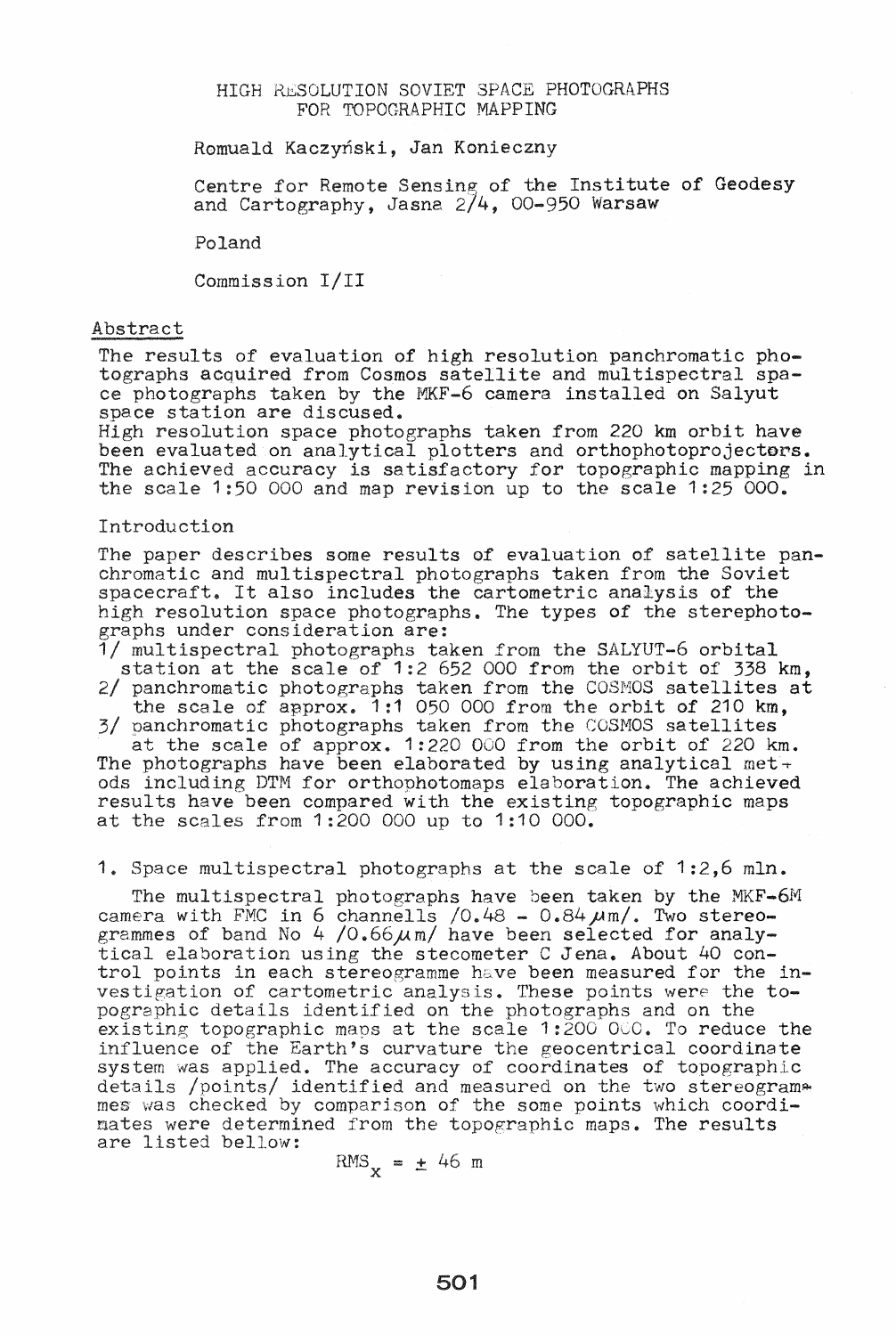RMS == ±. 54 m <sup>y</sup> R{vIS == ± 75 m. z

The investigation of these photographs proved their satisfactory accuracy for updating topographic maps at the scale 1:200 000 or smaller.

2. Space panchromatic 18 x 18 em photographs at the scale of 1:1 mIn.

The photographs have been taken with the metric camera, equipped with reseau grid of the focal length  $c_k = 200,622$  mm from the COSMOS satellite with the orbit of  $220$  km. For the evaluation a part of strip consisting of  $4$  photographs at the scale approx. 1:1 050 000 with 60% end lap was chosen. The base ratio  $\frac{1}{4}$  =  $\frac{1}{4}$ . About 35 GCPs on each photographs, clearly identified on the  $\frac{3}{2}$  existing topographic maps at the scale 1:50 000 were selected with the accuracy of RMS  $=$   $\pm$  15m,<br> $=$   $\pm$  15m,  $=$   $\pm$  15m,  $=$   $\pm$  15m,  $=$   $\pm$  15m,  $=$   $\pm$  15m,  $=$   $\pm$  15m,  $=$   $\pm$  15m,  $=$   $\pm$  15m,  $=$   $\pm$  15m,  $=$   $\pm$  15m,  $=$   $\pm$  15m,  $=$  RMS<sub>2</sub> =  $\pm$  5,0 m. From the total of 140 GCP<sub>3</sub>, 14<sup>x</sup>, y<sub>points</sub> have been used for strip adjustment, 126 points were used as reference / check/ points. The achieved accuracy is shown in the table 1.

| Table |  |  |  |  |
|-------|--|--|--|--|
|-------|--|--|--|--|

|       | RMS in the<br>terra in | RMS in the<br>photoscale<br>$1:1$ 050 000 | No of check<br>points |  |  |
|-------|------------------------|-------------------------------------------|-----------------------|--|--|
| Χ     | ± 20 m                 | $0.02$ mm                                 | 126                   |  |  |
| Υ     | $+ 22 m$               | $0.02$ mm                                 | 126                   |  |  |
| $7 -$ | ± 25 m                 | 0.12% H                                   | 126                   |  |  |

The strip adjustment was completed using the "OTR COSMOS"

triangulation program.<br>These photographs can be used for elaboration and updating of topographic maps at the scale up to 1:50 000.

3. Space panchromatic photographs 30 x 30 em at the scale of 1:220 000.

The original photographs  $30 \times 30$  cm have been taken on the board of COSMOS satellite with the photographic camera of focal distance 1012,83 mm, from the orbit of 220 km. The obtained photographs are vertical or obligue  $/\Omega$  approx. 19. The end lap of the photographs is 60% and the base ratio  $B = 1:8,5$ .

In the experiment on analytical plotter planicomp P1 the  $11$  In the experiment on analytical plotter planicomp P1 the originals  $30 \times 30$  cm have been used. In the planicomp c-120 and orthocomp  $Z - 2$ , the original size was reduced to  $24 \times 24$  cm.<br>The new, reduced scale of the  $24 \times 24$  photograph is approx. The new, reduced scale of the  $24 \times 24$  photograph is approx.<br>1:284 000. The data of the photographs are given in the table No  $2.$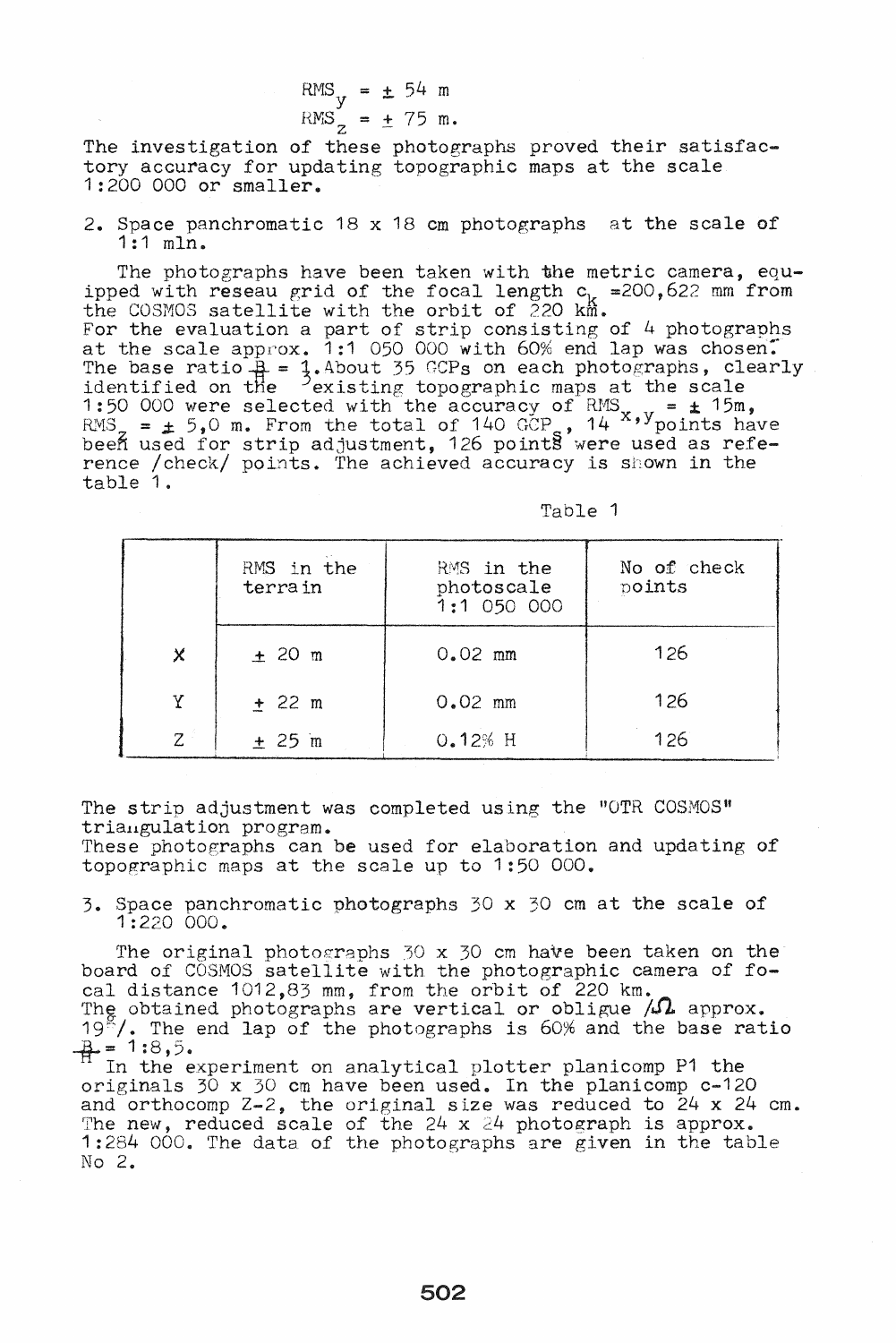Table 2

| Data                                                    | $24 \times 24$ cm                                                                                   | 30 x 30 cm                                                            |
|---------------------------------------------------------|-----------------------------------------------------------------------------------------------------|-----------------------------------------------------------------------|
| scale approx.<br>$c_k$ /mm/<br>omega<br>fi<br>H approx. | 1:284000<br>785.040<br>$-18^{g}$ . 80 <sup>c</sup><br>0 <sup>g</sup> 22 <sup>c</sup><br>$214 \; km$ | 1:226 000<br>1012.82<br>$-18^{g}$ , 40 <sup>c</sup><br>4822<br>220 km |
| Planicomp<br>Software                                   | $c - 120$<br>PAT M                                                                                  | $P-1$<br><b>BINGO</b>                                                 |
| Mean parallaxe<br>mq /mm/<br>No of points               | 0.001                                                                                               | 0.001                                                                 |
| for absolute<br>orientation                             | 7                                                                                                   | 7                                                                     |

The GCP<sub>S</sub> have been identified as topographic details, from the maps at the scale 1:50.000 and 1:10.000, as well as from the maps at the state 1.50.000 and 1.10.000, as well as from the scale 1.26.000. The RMS of the coordinates XYZ from the above mentioned sources are shown in table 3.

Table 3

|                                                   | RMS                              |                               |          |  |
|---------------------------------------------------|----------------------------------|-------------------------------|----------|--|
| Source                                            | Χ                                | Y                             | Z        |  |
| map 1:50 000<br>map 1:10 000                      | ± 15 m<br>$4 \text{ m}$<br>$\pm$ | $\pm$ 15 m<br>$\pm$ 4 m       | ± 2 m    |  |
| aerial triangula-<br>tion 1:26 000<br>better then | $1 \text{ m}$<br>$+$             | $\overline{1}$<br>$\div$<br>m | $+$ 1 mm |  |

The interior accuracy on the Planicomp c - 120 with the PAT-M programe is shown in table 4.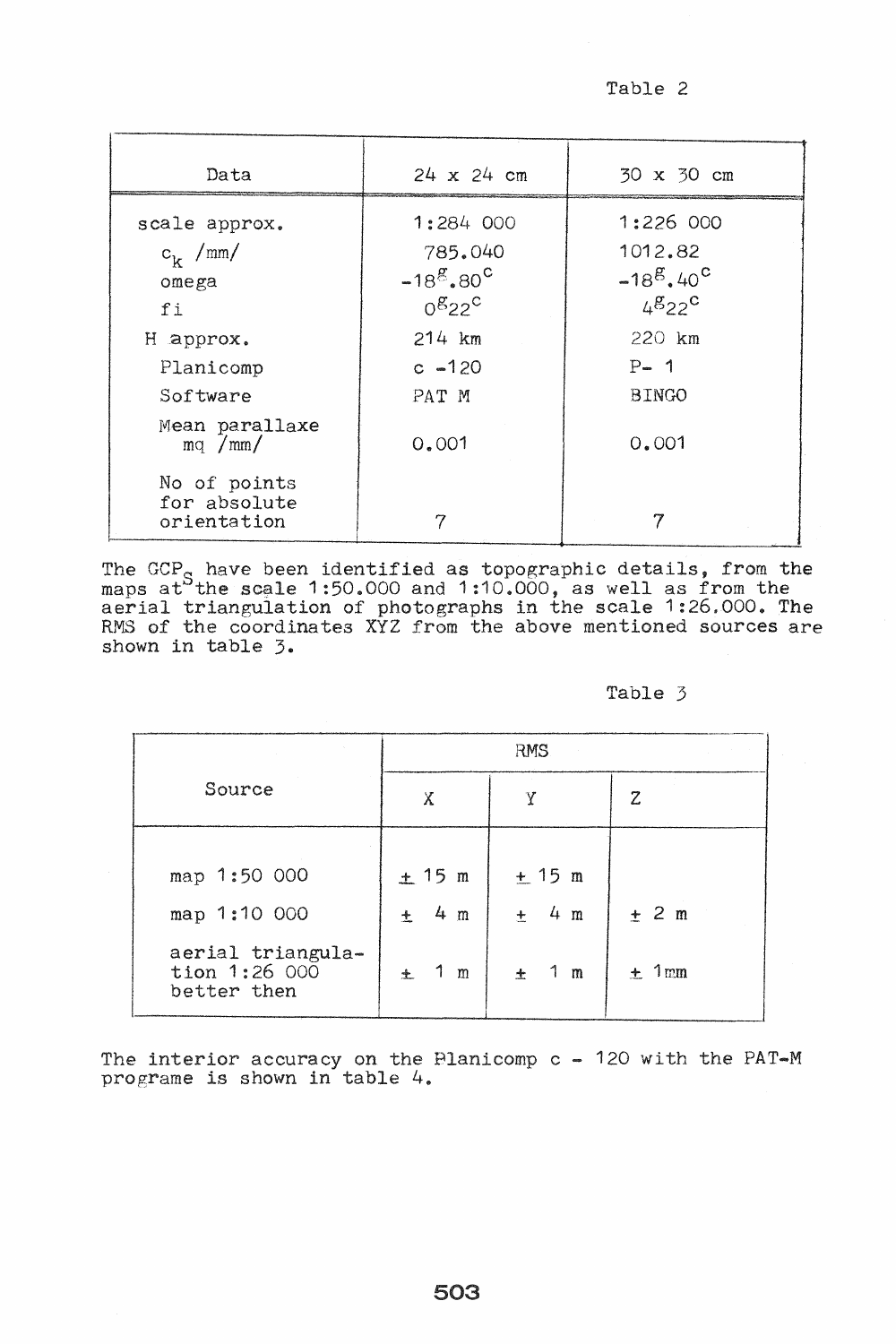| Table |  | $\mu$ |
|-------|--|-------|
|-------|--|-------|

|           | control<br>points from the map<br>1:10 000 | points from the map<br>1:50 000 |  |  |  |
|-----------|--------------------------------------------|---------------------------------|--|--|--|
| $RMS_X$   | ± 2.5 m                                    | $+ 49$ m                        |  |  |  |
| $RMS_V$   | ± 2.1 m                                    | $\pm$ 55 m                      |  |  |  |
| $RMS_{7}$ | $+1.7 \text{ m}$                           | ± 53 m                          |  |  |  |

DTM has been created on the c -120 Planicomp. Three orthophotomaps at the scales 1:100 000, 1:50 000, 1:25 000 were produced on the Zeiss Orthocomp Z-2 analytical orthoprojector. Film Agfa Gevaert Gevatone N 31 P was used. Scan speed 50 mm/s, slit 8 and 7, 4 control points were used. The accuracy of the orthophotomaps were checked by the comparison of 50 points which coordinates were digitized in the orthophoto and in maps at the scale of 1:10 000. The results are given in table 5.

### Table 5

Accuracy of the rectified 24 x 24 reduced space photographs

| control points                                                                               |            | 1:100 000        |                              | 1:50 000           |            | 1:25000          |  |
|----------------------------------------------------------------------------------------------|------------|------------------|------------------------------|--------------------|------------|------------------|--|
| taken from:                                                                                  | $m_{\chi}$ | $m_{\mathbf{v}}$ | $m_{\chi}$                   | $m_{\overline{V}}$ | $m_{\chi}$ | $m_{\mathbf{y}}$ |  |
| 1. Coordinates from<br>aerial triangulation!<br>Photos in the scale<br>of 1:26 000, $N = 48$ | 7.9        | 7.0m             | $8.0 \text{ m}$   7.1   6.9m |                    |            | 7.0 <sub>m</sub> |  |
| Coordinates taken<br>$2\cdot$<br>from maps $1:10$ 000<br>$N = 19$                            | 8.4m       | 10.3m            | $7.8 \cdot m$ 7.9            |                    | 8.9m       | 4.2m             |  |

Conclusions

Satellite photographs can help to generate accurate topographis maps such quicker and cheaper which is very important for the developing countries.